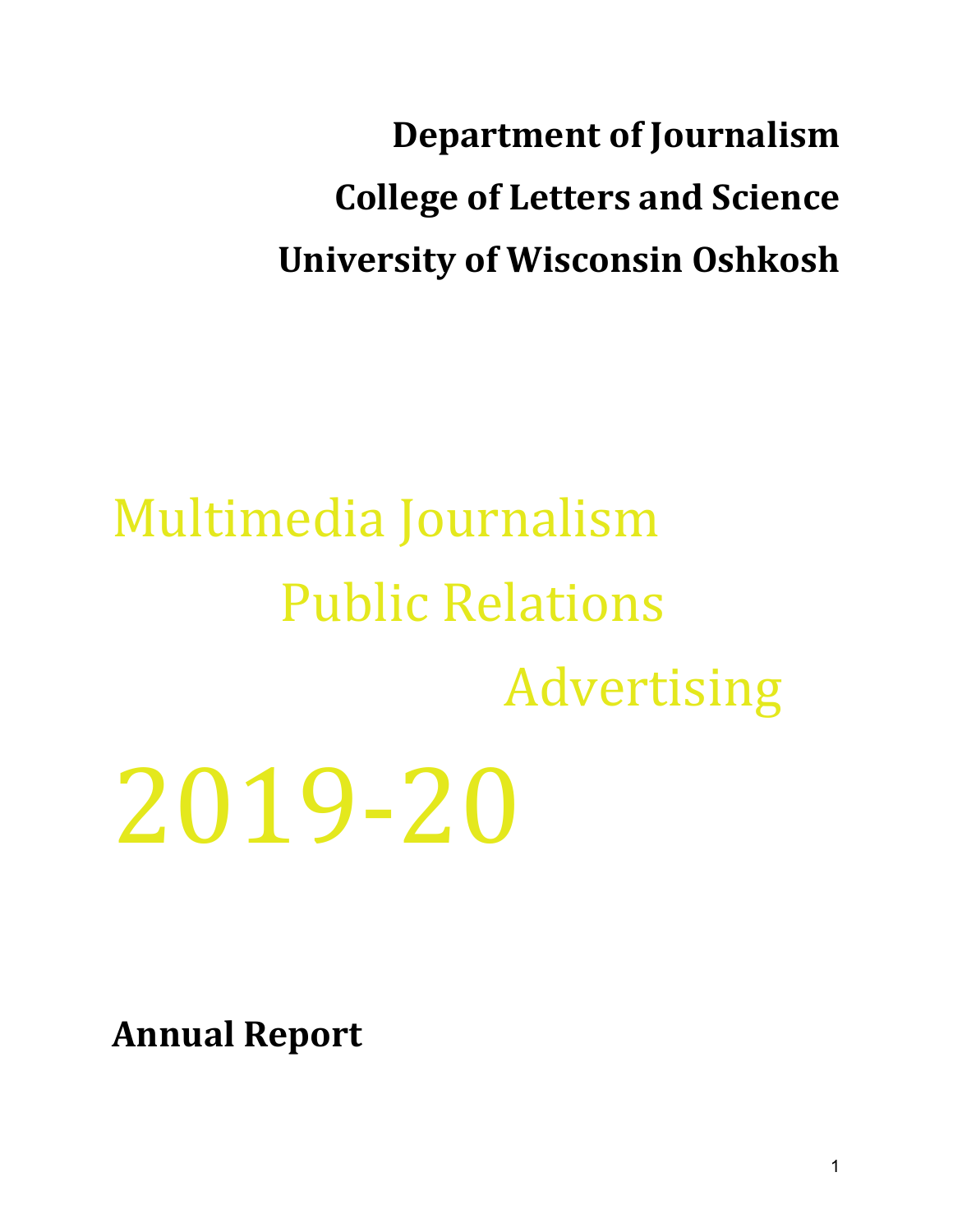## **HIGHLIGHTS IN REVIEW**

The Department of Journalism made progress toward the department's goals, as well as strategic initiatives for the college and university, in 2019-2020. It was a challenging year, especially with the COVID-19 situation. Highlights for this year, including efforts to lessen the impact of COVID-19 on our students and operations, include:

- Next steps toward the authorization stage to evolve the advertising emphasis into a BA and BS major, with future collaboration potentially with the Marketing Department in the College of Business for a BBA version.
- Implementation of the culminating experience to enhance senior portfolios and market readiness upon graduation, as well as measure assessment outcomes based on Accrediting Council on Education in Journalism and Mass Communications accreditation values and competencies. Creation of five Quest courses to assist COLS.
- Assessment results of nearly 97% of students having an internship or educational experience prior to graduation.
- A first-place award for The Advance-Titan as "Best of the Midwest" in the Associated Collegiate Press, along with 19 other regional and state college media awards.
- An honorable mention award for public relations student work in the national Bateman Case Study Competition from the Public Relations Society of America, and third place nationally for the department's PRSSA chapter for its National Organ Donation Awareness Campaign.
- Continued outreach to support diversity, including LGBTQ support on campus and ongoing focus on broad diversity activities in class and student life.
- Increased faculty communication and training to improve online course instruction with COVID-19 uncertainties for Spring 2020 and onward.
- Enhanced retention and recruitment initiatives, especially with COVID-19 crisis: including online j-department presence on Canvas, faculty and alumni videos of support, Facebook ads, extended outreach to CAPP instructors and weekly emails and social media content for students.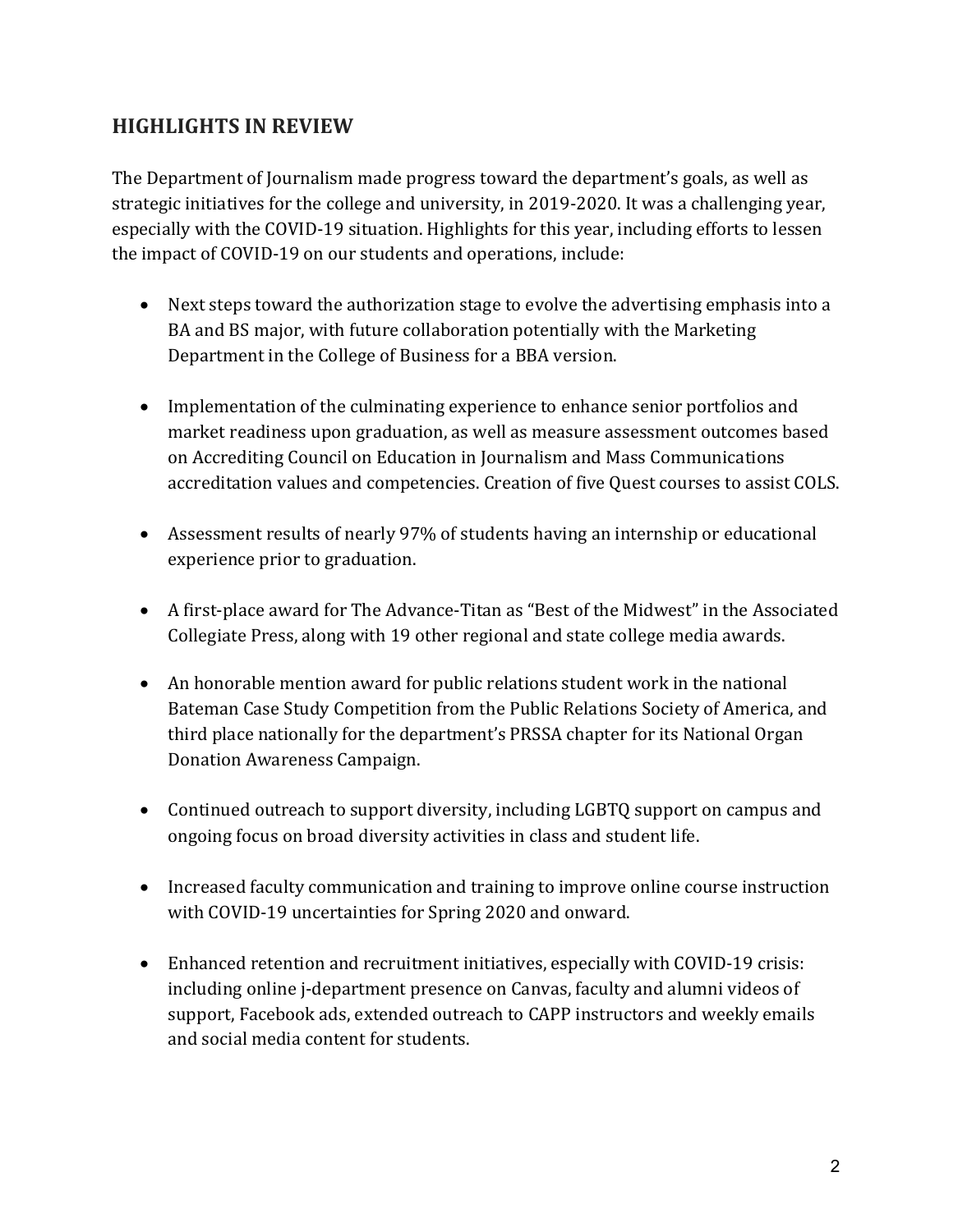- Progress to expand recruitment capabilities through the Northeastern Wisconsin Scholastic Press Association for high school students hosted annually at UWO.
- Dr. Vince Filak received the Friend of Kettle Moraine Press Association award, connected to his high school journalism outreach.
- Community engagement with more than 50 intern employers through the work of Internship Coordinator Barb Benish (also adviser for The Advance-Titan), who won the COLS Excellence in Mentorship Award; community reporting through the work of Miles Maguire, who earned the gold award for best online public service story or series in the Milwaukee Press Club's annual Excellence in Wisconsin Journalism Contest; and work with about a dozen other community organizations through courses.
- Alumni and student engagement through a professional development session "Digital Content Development and Analytics" in November 2019, featuring DealerSocket, a digital marketing agency in Oshkosh. DealerSocket is a supporter of the department, and has hired many journalism graduates. Three UWO alumni were speakers for the event. The department also actively engaged with alumni through its Facebook group, including support dialogue during the COVID-19 crisis.
- Updates for the department's strategic plan were approved.
- A COLS award of permanent property funding to upgrade all of the computers for one of the journalism labs to a very grateful department.
- After more than 20 years on the faculty, Miles Maguire announced his retirement, effective August 2020. With his departure, two faculty lines in writing and editing are open for the upcoming year.

# DEPARTMENT, FACULTY AND STAFF ACCOMPLISHMENTS

# **DEPARTMENT ACCOMPLISHMENTS**

The department completed the academic year with the following accomplishments toward strategic goals.

# **Curriculum and Policy Initiatives**

• With system approval of the Notice of Intent (NOI) for the advertising major in 2019, deeper-level planning for curriculum was underway during the academic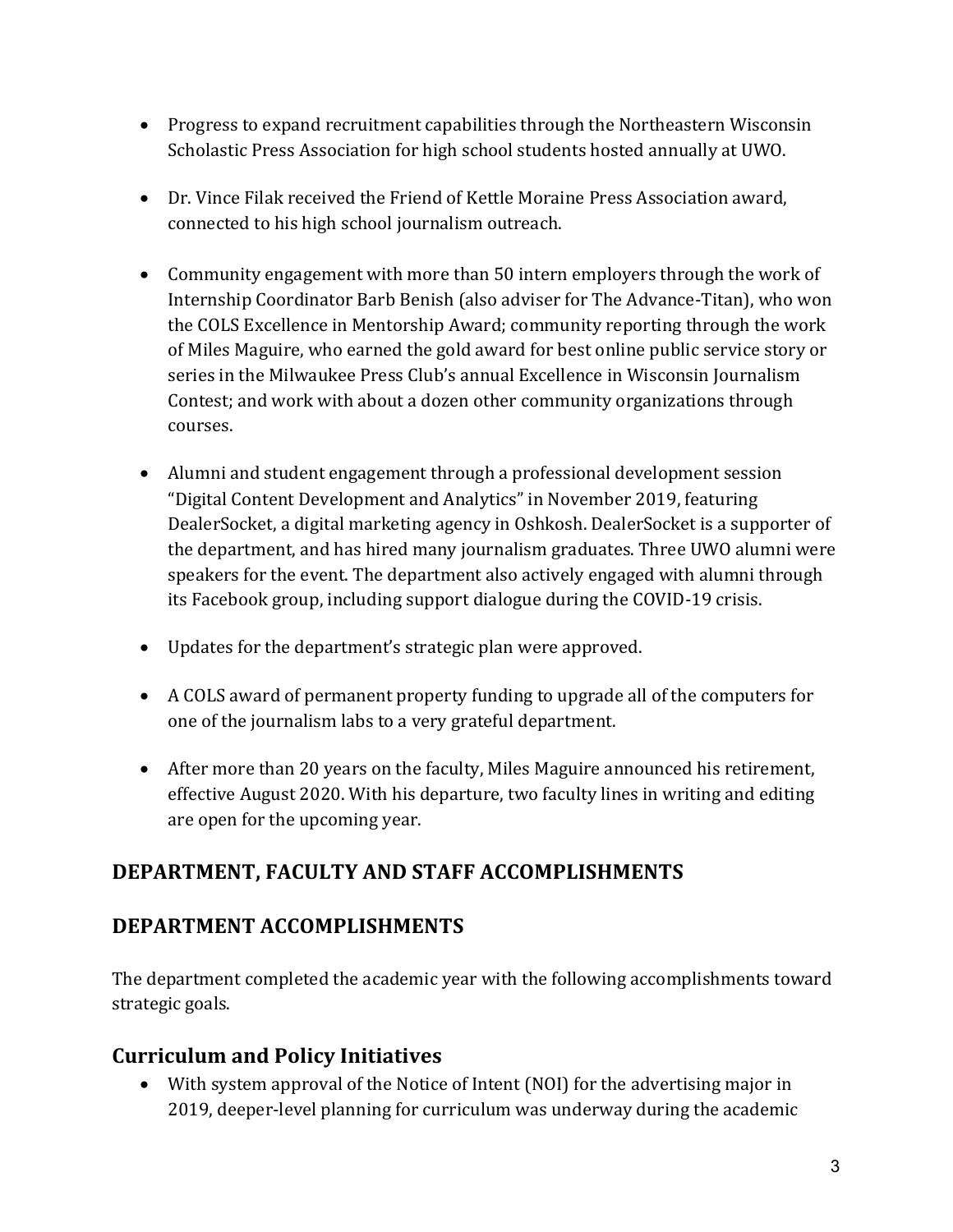year. In that process, the Marketing Department and the Department of Journalism were navigating structural barriers and then the uncertainty of the COVID-19 situation. The decision was made for Journalism to proceed with the BA and BS versions of the advertising major to the authorization stage starting in Summer 2020. Both departments expressed interest in a potential future collaboration for the BBA but it is not proceeding at this time.

- The department completed a full implementation of the culminating experience to enhance senior portfolios and market readiness upon graduation, as well as measure assessment outcomes based on Accrediting Council on Education in Journalism and Mass Communications accreditation values and competencies. Efforts were made to fine-tune the process to ensure clarity for students and map toward assessment outcomes. The Journalism Advisory Board added insight for this curriculum update.
- Five faculty members created five courses to assist COLS with provision of additional Quest I, II and III courses for the University Studies Program (USP).
- The department's Tested Experience Policy was approved by the COLS Faculty Committee and COLS Dean's Office in Fall 2019, and applied in Spring 2020 for a group of CAPP instructors to determine compliance.
- The department shared knowledge among faculty members and through CETL training to improve online course instruction with COVID-19 uncertainties for Spring 2020 and onward. The department also focused on retention and recruitment to engage students, for which activities are detailed later in this report.
	- $\circ$  Faculty regularly communicated during the spring term and into summer to support enhanced instruction and planning.
	- $\circ$  Efforts were made to engage with students to understand their situations and support their academic and personal goals with the crisis.
- The department keeps a regular focus on diversity and inclusion initiatives, including an annual review of diversity activities in classes and student life.
	- $\circ$  More than a dozen classroom activities during the academic year were underway, including speakers on diversity, such as alumna Alicia Ly from Publicis Media. Some students have asked for more diversity in courses, which is a positive sign.
	- $\circ$  The department sponsored the UWO LGBTQ Ally March in Spring 2020; the UWO Food Pantry food drive in Spring 2020; and the hygiene drive for LGBTO in Fall 2019.
- The department updated its strategic plan based on initiatives ahead with considerations for uncertainties with COVID-19. The faculty approved the plan in June 2020.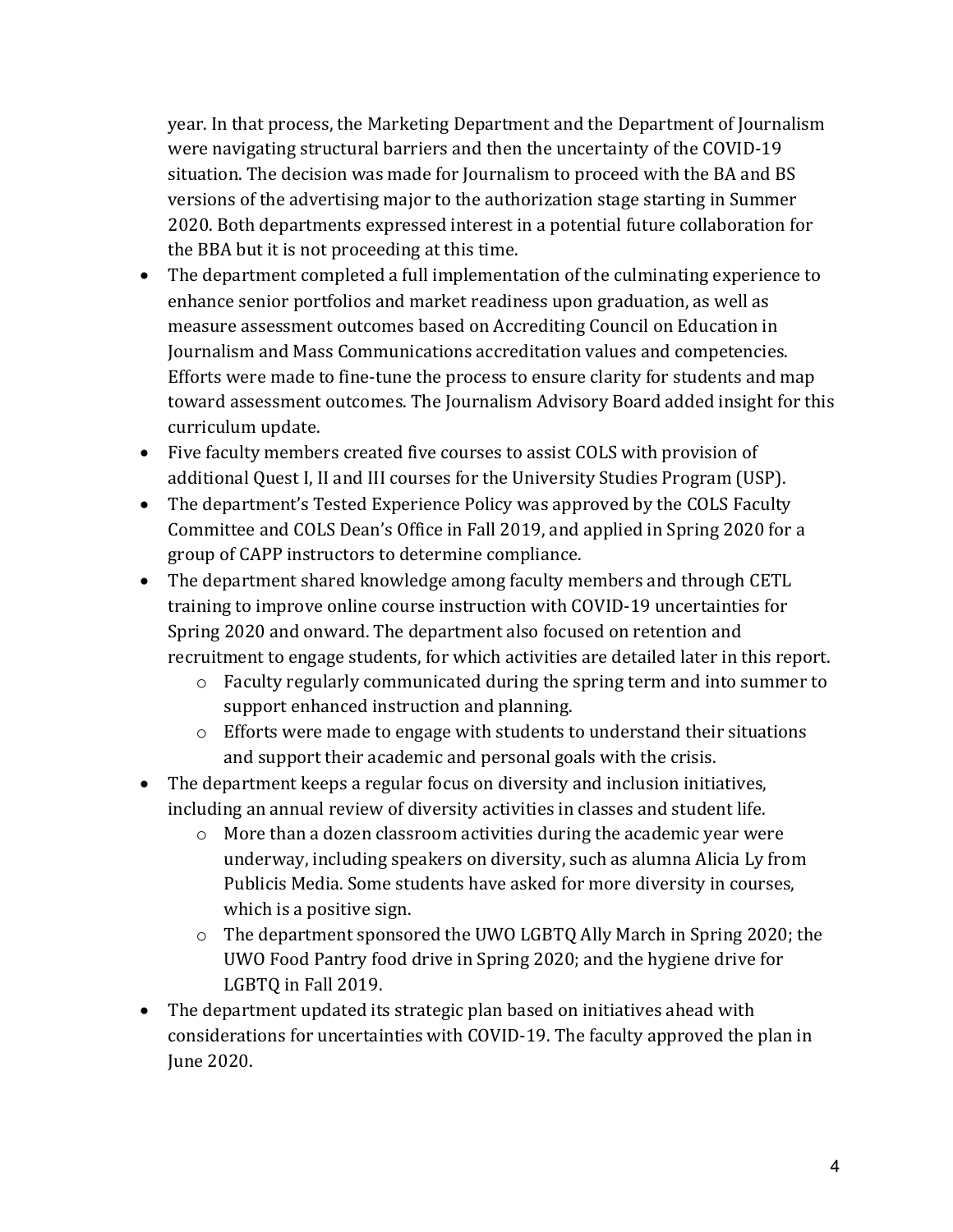# **Research and Professional Productivity**

• Faculty members had a productive year of conference presentations and academic publications, including textbooks. In addition, professional contributions included breaking news in community journalism.

## **Student and Graduate Success**

- Public relations students won honorable mention in the national Bateman Case Study Competition through the Public Relations Society of America (PRSA). Students in the department's PRSSA chapter won third place nationally for the National Organ Donation Awareness Campaign.
- Students at the Advance-Titan won 17 awards from the Wisconsin Newspaper Association Foundation Better Newspaper Contest awards, including four first-place and seven second-place finishes. Awards spanned multiple categories with writing, photography, page design, infographics and advertisements. They also won three awards regionally, including first place for The Advance-Titan as "Best of the Midwest," third place for website and fifth place for special edition.
- Advertising students produced a strong campaign for District 8 for the National Student Advertising Competition but had to pull out of the competition when campus closed on March 13 due to COVID-19.
- Spring assessment numbers from our internship coordinator indicate nearly 97% of students have an internship or professional experience prior to graduation.

## **Strategic Partnerships and Community Engagement**

- Students in the department engaged with the community, working with more than 50 employers through Internship Coordinator Barb Benish. Employers included: Clarity Care, Cumulus Media, Devil's Head Resort, iSportsWeb.com, Oshkosh Convention Bureau, Oshkosh Corp., Oshkosh United Way, Paine Art Center and Gardens, Stellar Blue Technologies, WBAY-TV, Walt Disney Co. and Wisconsin Herd.
- Community-focused journalism initiatives with Miles Maguire through the Oshkosh Examiner and Oshkosh Herald, including coverage of investigative and breaking news related to Oshkosh and Winnebago County.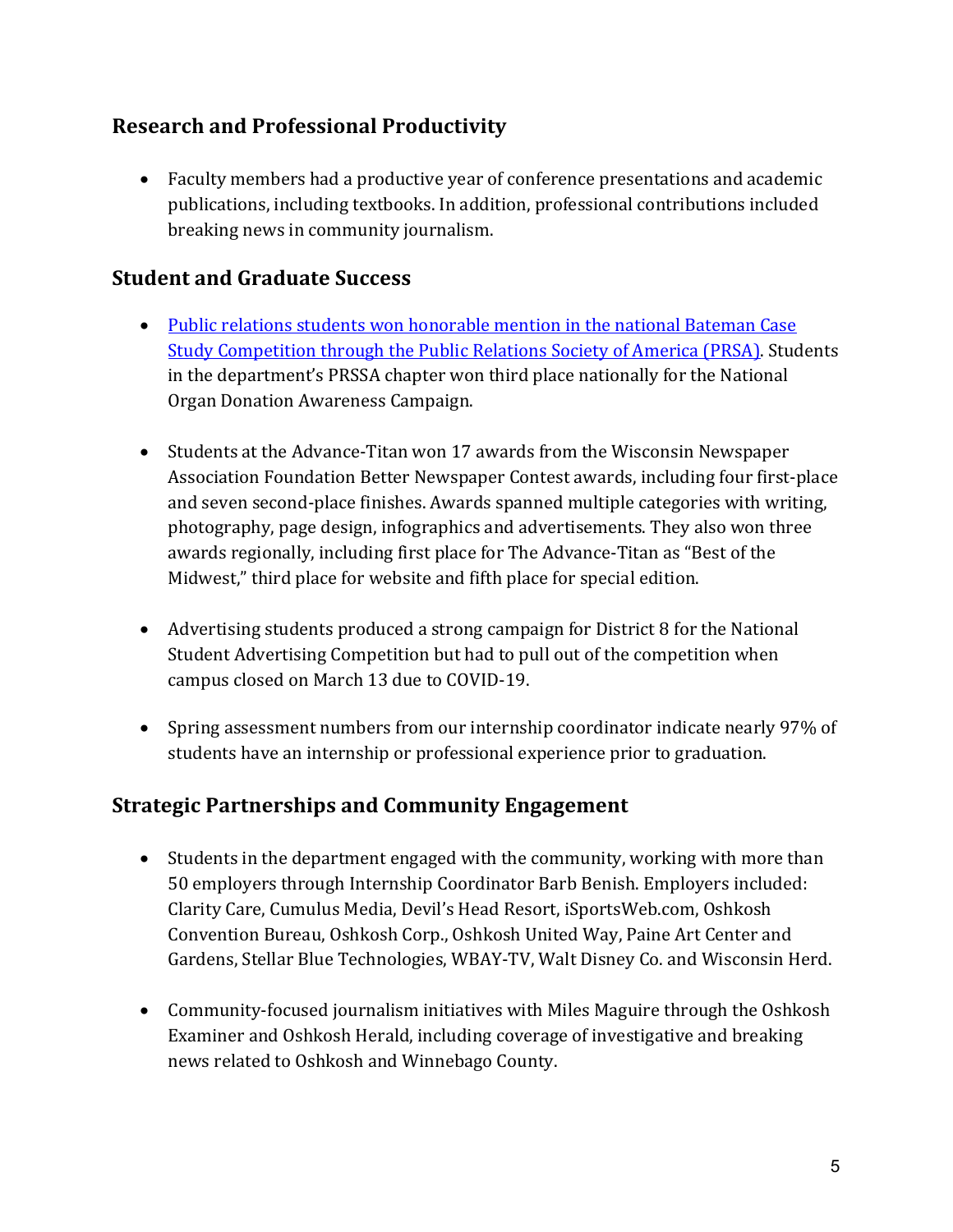- In addition to internship employers, service learning and consulting outreach was underway with community organizations through class projects and faculty work, including:
	- o 4imprint
	- $\circ$  Congregation B'nai Israel, Oshkosh
	- $\circ$  First Five Fox Valley
	- o FIXED with the Winnebago County Drug & Alcohol Coalition
	- o Kettle Moraine Press Association
	- o Northeast Wisconsin Scholastic Press Association
	- $\circ$  Oshkosh Herald
	- o St. Andrew's Lutheran Church, Oshkosh
	- $\circ$  UWO 150<sup>th</sup> Timeline
	- $\circ$  UWO Biogas Systems
	- o Wild Ones, Appleton
- The department sought to continue engagement with its students and alumni through professional development sessions that had resonated well during the  $50<sup>th</sup>$ anniversary celebration. On a smaller scale, the department hosted a professional development session for alumni and students. The session, "Digital Content Development and Analytics," was held in November 2019, featuring DealerSocket, a digital marketing agency in Oshkosh. DealerSocket is a supporter of the department, and has hired many journalism graduates. Three UWO alumni were speakers for the event. The department also actively engaged with alumni through its Facebook group, including support dialogue during the COVID-19 crisis. The department's blog includes stories shared among alumni about work and life during the crisis.
- Dr. Vince Filak received the Friend of Kettle Moraine Press Association award, indicative of his efforts toward outreach to high school journalism students and CAPP instructors. The department arranged for a Google training session for students, faculty and CAPP instructors for learning how to use Google Tools such as Google Dataset Search and interactive graphics and maps with Google Flourish.

# Alternative Delivery of Spring Classes and Plans for Fall Classes

- The department shared knowledge among faculty members, and through collaborative resources and CETL training, to improve online course instruction with COVID-19 uncertainties for Spring 2020 and onward. A benefit in the department was that more than half of the faculty and staff had online teaching experience before the crisis and were willing to share best practices. Faculty approached the situation with positivity.
	- $\circ$  Faculty met regularly to specifically discuss instructional approaches and gauge student responses. This communication aided the sharing of ideas to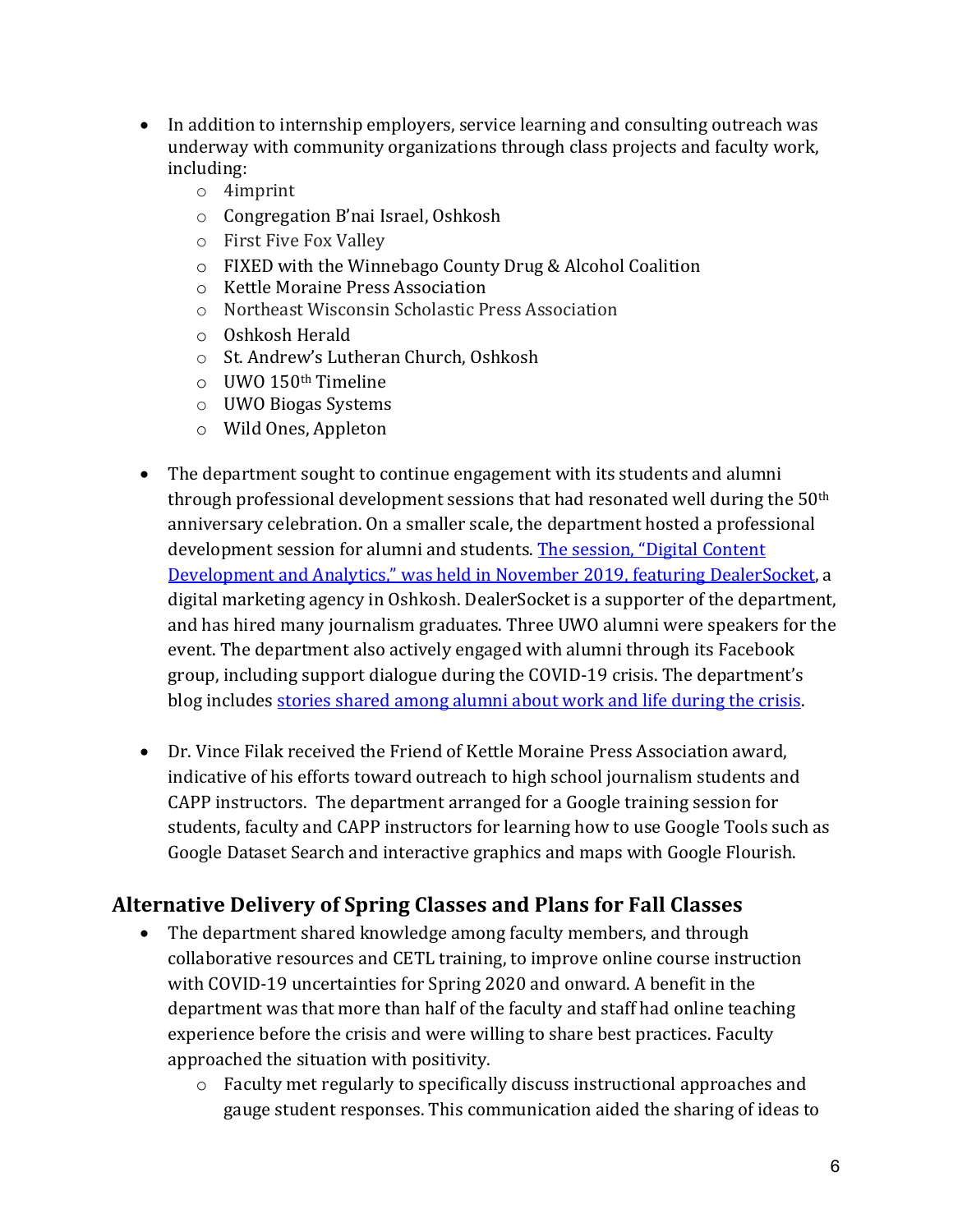improve instruction. Several j-faculty surveyed students in their classes, which provided shareable insight on student concerns, technology and wifi access, and other dynamics toward understanding varying student situations.

- o Faculty contributed to an online resource folder with instructional resources.
- $\circ$  Several faculty members attended CETL training, often sharing resources with colleagues about teaching as well as helping students cope during this challenging time.
- $\circ$  Support resources were created to enhance retention and recruitment initiatives, especially with the COVID-19 crisis. All faculty met to provide insight and some content for these efforts, with significant contributions from Chair Sara Hansen and Assistant Professor Kristine Nicolini. These retention and recruitment efforts included:
	- Online j-department presence on Canvas
	- Faculty and alumni videos of support
	- Facebook ads
	- Extended outreach to CAPP instructors
	- Weekly student emails and social media content
- Plans for fall will focus on best practices to deliver instruction in this environment, and direction from COLS and UW System. The faculty discussed online and hybrid version of courses at the June 2020 faculty meeting. The faculty understands that some courses will be fully online, and others may be a blend of in-person but with access to full online content if students request it.
	- $\circ$  Class instructional approaches will vary and are subject to change.
	- $\circ$  Plans at this time include moving large enrollment courses online; offering at least half of journalism courses online; accommodating some lab-based courses with students in reduced in-person lab time (and splitting labs so less students are in lab sessions) with a shift to more online resources; offering staggered office hours in-person among faculty to allow some faceto-face component for student learning and meeting as possible. Details are still being determined by instructors and in faculty discussions.
	- $\circ$  One gap that has been difficult to resolve is availability of the Adobe Creative Suite via student equipment vs. access through our journalism computer labs. One issue is access to Adobe products, and a second issue is having a computer that can run Adobe remotely if students are not on campus.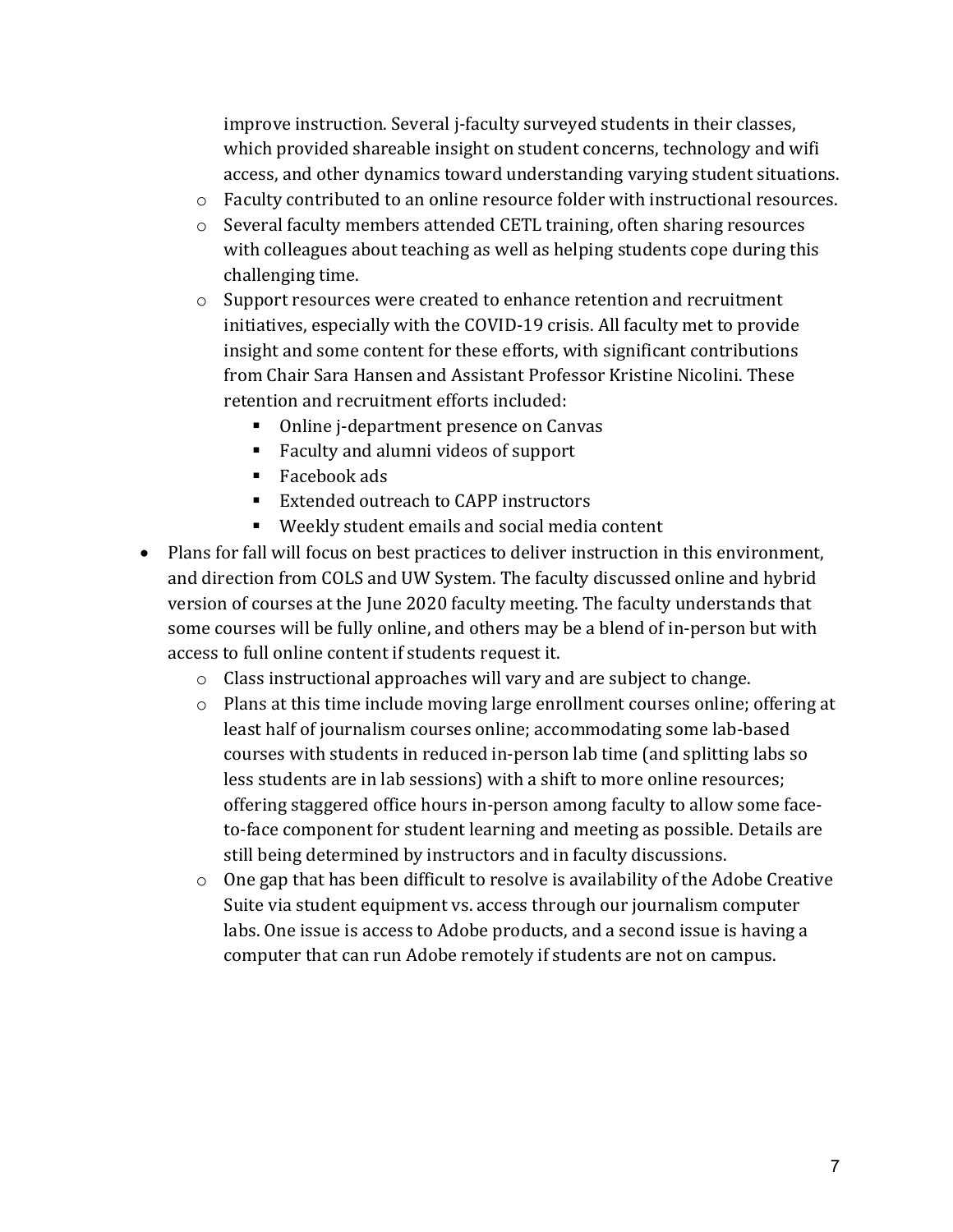## **FACULTY AND STAFF ACCOMPLISHMENTS**

**Vince Filak published one book, with progress underway for three more and an** active blog related to his books. He also led two professional presentations, **participated in high school outreach and received an award for his media work with high school students.**

## *Published*

V. Filak, Convergent Journalism: An Introduction: 3<sup>rd</sup> Edition. Routledge Publications. 2020

## *Contracted books underway*

V. Filak, (In Press). Dynamics of News Reporting and Writing:  $2<sup>nd</sup> Ed. Sage$ Publications. (Expected date of publication: Jan. 2021)

V. Filak, (Editing Phase). Dynamics of Media Writing:  $3<sup>rd</sup>$  ed. Sage Publications. (Expected date of publication: Aug. 2021)

V. Filak, (Contract Signed; Writing Phase) Exploring Mass Media. Sage Publications. (This is a new book that will be published in  $2021-22$  and will be used for Intro classes like J-141.)

## *Book-related blog*

In support of the "Dynamics" textbooks, SAGE publications requested the development of an ongoing digital presence titled "DynamicsOfWriting.com," with regularly updated blog posts.

## *Professional presentations*

- How to get personality into your profiles. Panel presented at the Kettle Moraine Press Association convention, Whitewater, WI. Oct. 2019
- Management and Editing: How to get past, "This sucks. Change it." Panel presented at the Kettle Moraine Press Association convention, Whitewater, WI. Oct. 2019

## *Professional activity*

Assisted Kettle Moraine Press Association with multiple high schools for in-class field trip presentations to student media outlets.

## *Awarded*

Received the Friend of Kettle Moraine Press Association award.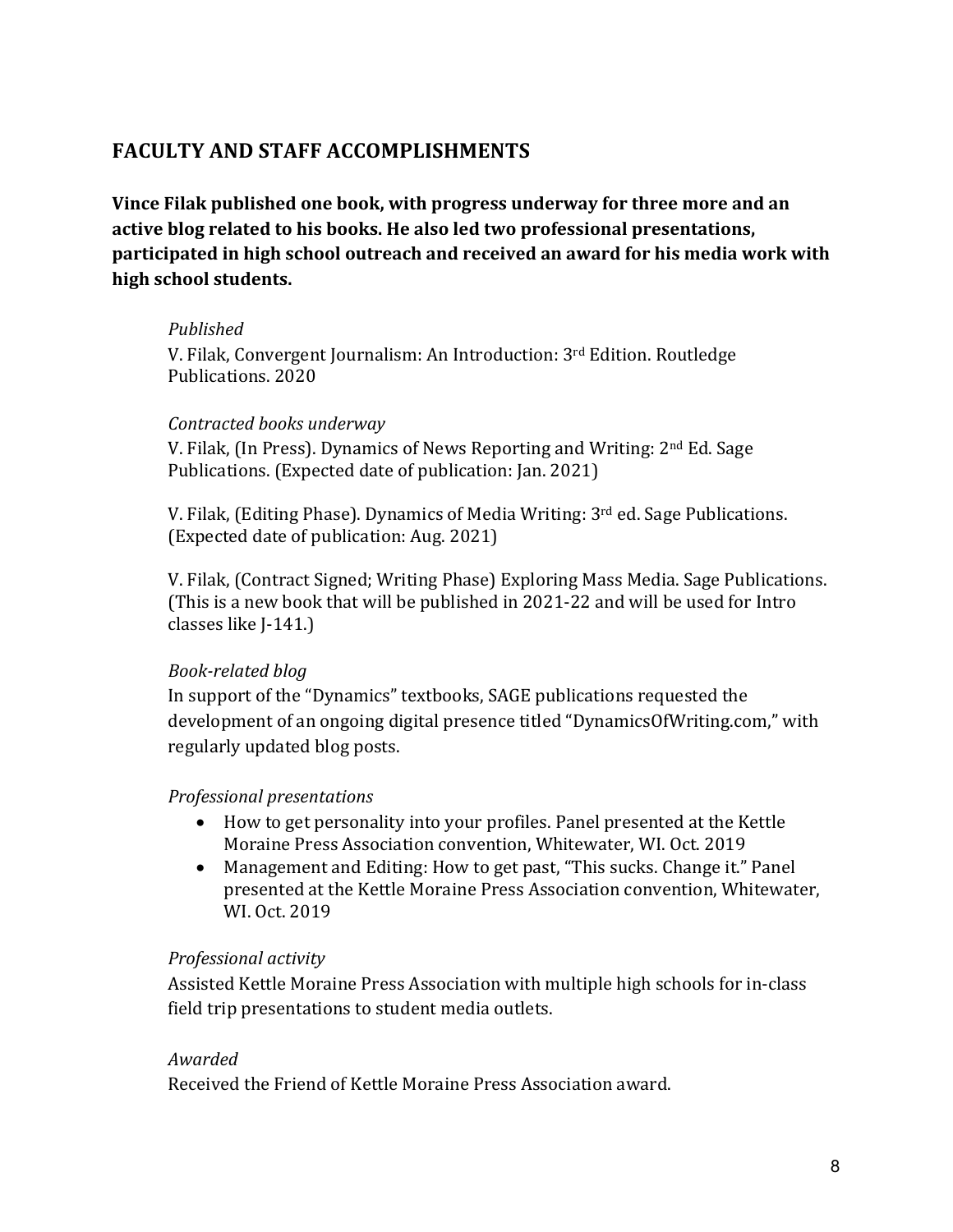## **Timothy R. Gleason published one article, a book chapter and two encyclopedia** entries, and presented one conference paper. He was named a distinguished **professor.**

## *Published*

Timothy R. Gleason. "H.H. Bennett: Trailblazer and Commercial Photographer, 1865-1907." *Visual Communication Quarterly* (Volume 26, Issue 4, 2019).

Timothy R. Gleason. "Photography." Ed. by Vincent F. Filak, *Convergent Journalism: An Introduction*, 2019.

Timothy Roy Gleason. Published two pieces, one each on *Clueless* and *Point of No Return*, in *The Encyclopedia of Sexism in American Cinema*, edited by Salvador Jimenez Murguia et al, Rowman and Littlefield, 2019.

## *Presented*

Timothy R. Gleason. "The Yom Kippur War as Reported in Milwaukee's Newspapers." *Association for Education in Journalism and Mass Communication, History Division*. August 9, 2019, Toronto, Canada.

*Awarded* Named a Distinguished Professor by UWO.

## **Sara S. Hansen published an article and a book chapter, and received a grant.**

## *Published*

Hansen, S.S. & Nicolini, K.M. (2019). No Longer Just a Protest: How Women's March Strategic Messaging for Collective Action Aims to Mobilize a Movement. *Public Relations Journal,* 13(1) doi: https://prjournal.instituteforpr.org/wpcontent/uploads/WomensMarch.pdf

Hansen, S. S., (2020). Social Media. In V. F. Filak Ed., *Convergent Journalism: An* **Introduction. NY: Routledge.** 

## *Grant*

Faculty Development Research Grant for Summer 2020 with Nicolini (3.75% CAS each). Project title: From Protest to Social Movement Organization: Women's March Structural Evolution Alignment with Strategic Messaging for Collective Action.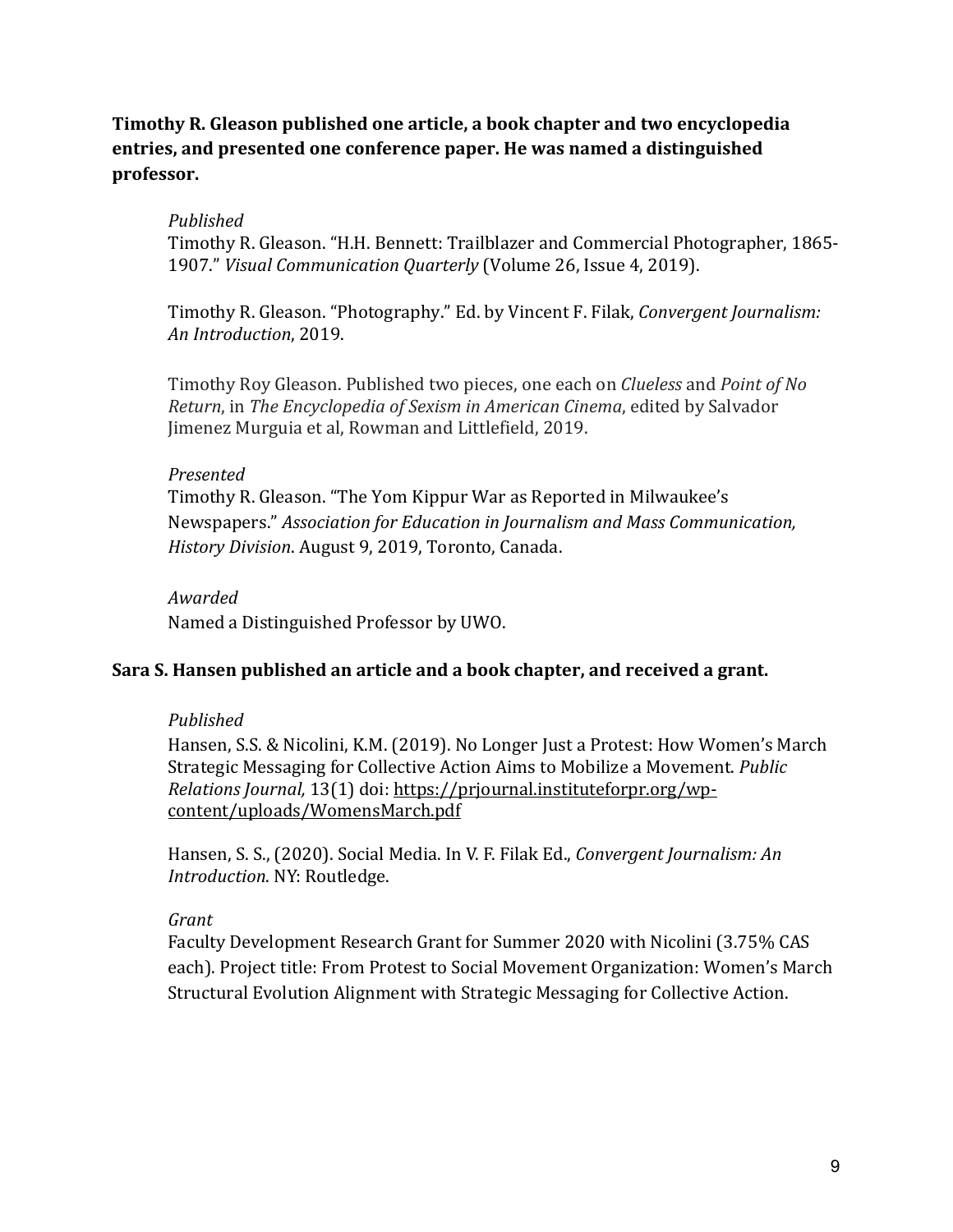## Kimberly Kelling published one article and had three papers accepted for **presentation at a national conference. She was approved for a three-year contract** renewal through the 2022-2023 academic vear. Of note, Kelling was on medical leave for the Fall 2019 semester.

#### *Published*

Bent, E., Kelling, K., & Thomas, R. J. (2020). Electoral reckonings: Press criticism of presidential campaign coverage, 2000-2016. *Journal of Media Ethics*, 35(2), 96-111. doi:10.1080/23736992.2020.1736079.

## *Presented*

Wolfgang, J. D., Vos, T. P., Kelling, K., and Shin, S. (2020, August). Political journalism and Democracy: How journalists reflect political viewpoint diversity in their reporting. Association for Education in Journalism and Mass Communication, Newspaper and Online News Division, San Francisco, CA (Virtual).

Tham, S. and Kelling, K. (2020, August). The dynamics of problematic gaming in FIFA 20. Association for Education in Journalism and Mass Communication, Entertainment Studies Interest Group, San Francisco, CA (Virtual).

Kelling, K. (2020, August). Thinking, feeling, and reporting: An exploration into emotionality in U.S. political journalism. Association for Education in Journalism and Mass Communication, Communication Theory and Methodology Division, San Francisco, CA (Virtual).

## Shu-Yueh Lee published one article, presented a conference paper and received a **grant.**

## *Published*

Lee, Shu-Yueh (upcoming), "Media Use and Materialism" In J. V. den Bulck Ed., The International Encyclopedia of Media Psychology. Publisher: Wiley

## *Presented*

Lee, Shu-Yueh, "News Coverage of the 2017 Wisconsin and Foxconn Investment Deal: A Framing Analysis of Wisconsin Daily Newspapers" Paper accepted by the Central State Communication Association, Chicago, April 2020. (Conference canceled due to COVID-19). 

#### *Grant*

Faculty Development Research Grant for Summer 2020 (7.5% CAS). Project Title: A Comparison Study of News Framing Strategies between the National and Local News in the News Coverage of the 2017 Wisconsin and Foxconn Investment Deal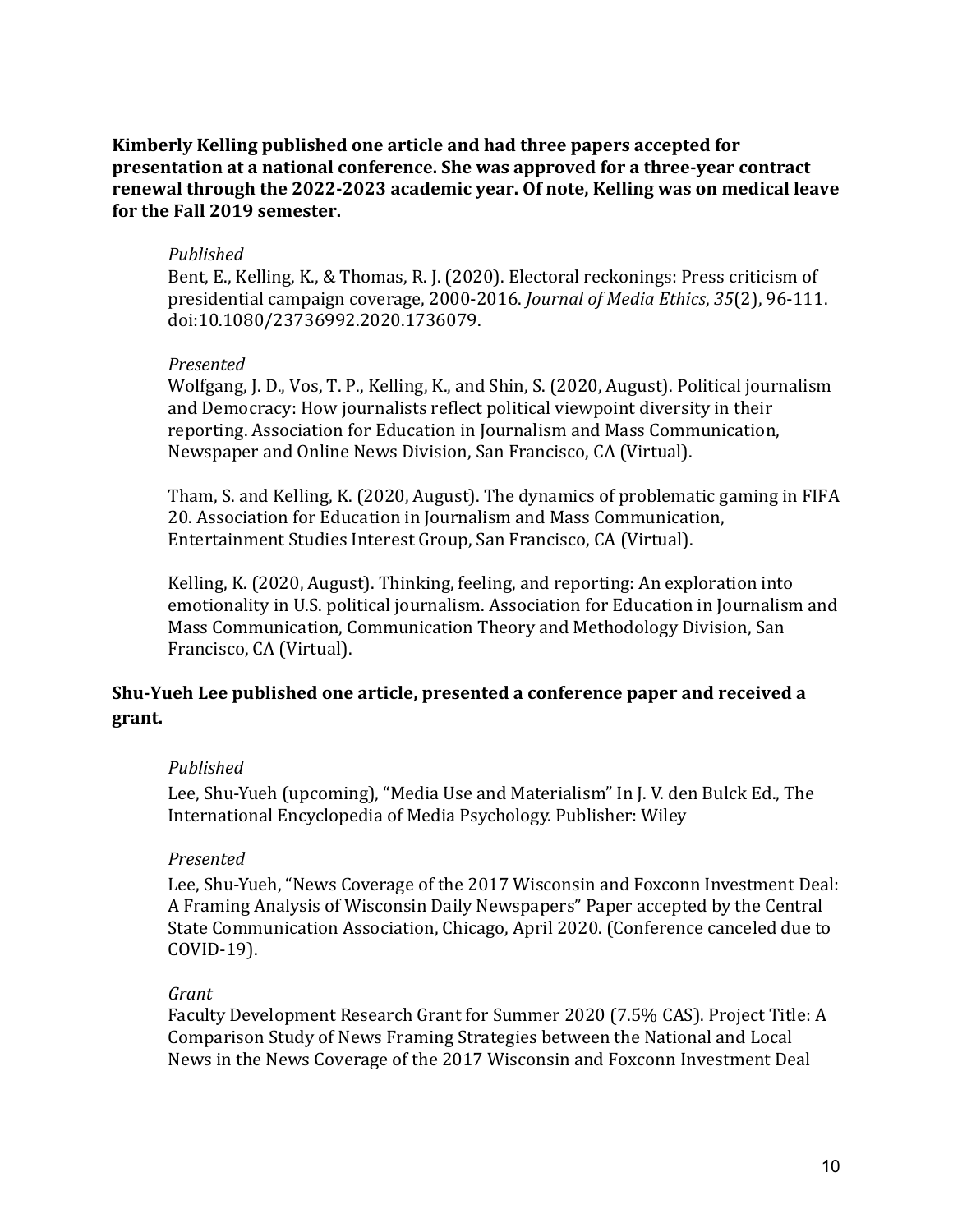## **Miles Maguire covered local news provided to the community through the Oshkosh Examiner and Oshkosh Herald, and received an award.**

#### *Published and awarded*

Maguire received a gold award for best online public service story or series in the Milwaukee Press Club's annual Excellence in Wisconsin Journalism Contest. Maguire was cited for "The Coroner Who Conned a County," a series of 14 articles that examined the erratic behavior, including allegations of sexual misconduct, of former Winnebago County Coroner Barry Busby. The articles led to an investigation of Busby by the Board of Supervisors, Busby's resignation from a position he had held for more than two decades and a decision by the county to adopt a new approach to reviewing suspicious or unexplained deaths. The articles appeared in the Oshkosh Examiner, as well as the Oshkosh Herald.

**Kristine M. Nicolini published two articles and one conference presentation, along** with professional activity through the Public Relations Society of America and the Center for Customized Research and Services. She also received a grant. She was approved for a contract renewal through the 2022-2023 academic year.

#### *Published*

Nicolini, K.M. & Cole, A.W. (2019). Minimizing the Gap: A Theoretical Thematic Analysis of Student Peer Feedback Perceptions in FtF and Online Speech Workshops. *Communication Teacher*, doi: ttps://doi.org/10.1080/17404622.2019.1653487

Hansen, S.S. & Nicolini, K.M. (2019). No Longer Just a Protest: How Women's March Strategic Messaging for Collective Action Aims to Mobilize a Movement. *Public Relations Journal,* 13(1) doi: https://prjournal.instituteforpr.org/wpcontent/uploads/WomensMarch.pdf

## *Presented*

Moore, J., Pritchard, R.S., & Nicolini, K.M. (March 2020). Corporate Social Media *Mourning: Toward a Framework for Organizations Wishing to Sympathize with* Publics Following Man-made or Natural Disasters. Paper presented at the International Public Relations Research Conference, Orlando, FL.

## *Professional Activity*

Nicolini provided consulting for personal branding for 4imprint, through the Center for Customized Research and Services. She also partnered with First Five Fox Valley to create and implement a public relations and communication strategy and worked with five student interns to create a robust social media presence for the Northeast Wisconsin Scholastic Press Association (NEWSPA). Through the PR Campaigns course, Nicolini mentored four students working to create a public relations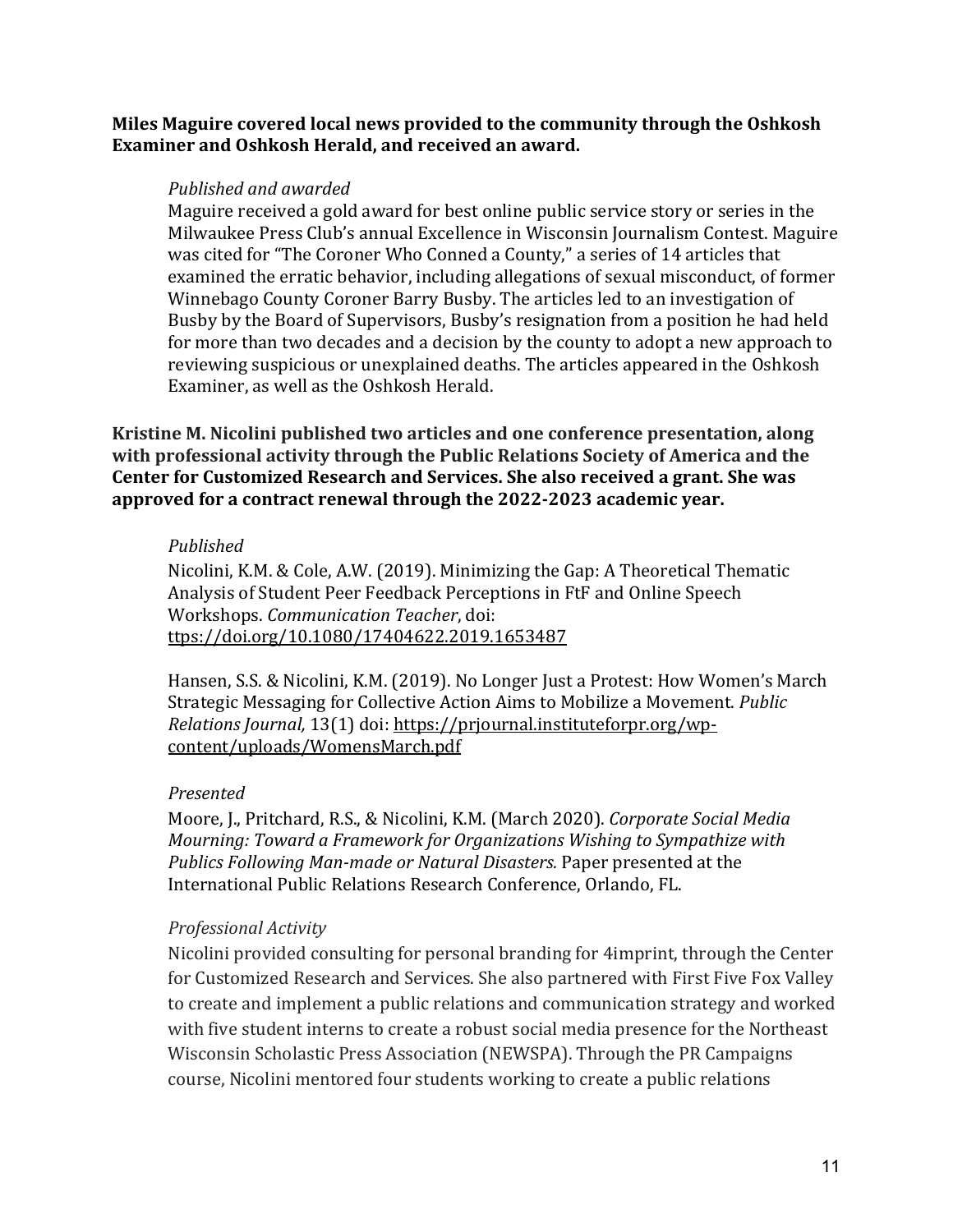campaign to support the U.S. Census efforts in conjunction with national Bateman competition. The team earned an honorable mention for their campaign.

## *Grant*

Faculty Development Research Grant for Summer 2020 with Hansen (3.75% CAS each). Project title: From Protest to Social Movement Organization: Women's March Structural Evolution Alignment with Strategic Messaging for Collective Action.

# **FACULTY AND STAFF SERVICE**

Members of the department provided service to the department and campus. Below is a listing of service beyond routine committee service.

## **Vincent Filak**

- Filak served as a team fellow for the UWO women's volleyball team, a component of the athletic department's Academic Game Plan. The Academic Game Plan (AGP) is a collaborative approach to supporting and recognizing excellence in student achievement, academic success and personal growth.
- He served on the COLS Promotion Committee (2019) and the COLS Search Committee for the new COLS dean (2019-20; search suspended due to COVID).
- He served as a reviewer for the following publications and organizations:
	- o Scholarship Reviewer, Howard Journal of Communication
	- o Scholarship Reviewer, Mass Communication and Society
	- o Scholarship Reviewer, New Media and Society
	- o Scholarship Reviewer, Journalism Studies
	- o Scholarship Reviewer, Journalism
	- $\circ$  Editorial Advisory Board Member, Journalism and Mass Communication Educator
	- o Article Review Board, Atlantic Journal of Communication
	- $\circ$  Editorial Review Board, Newspaper Research Journal
	- o Reviewer, BEA: Annual National Conference: (2019)
	- o Reviewer, Office of Grants and Faculty Development research panelist
- He served as a judge for the following publications:
	- $\circ$  Judge, several categories for the annual NEWSPA convention
	- $\circ$  Judge, Missouri Collegiate Media Association
	- o Judge, Education Writers Association contest
	- o Judge, Kansas Collegiate Media Association contest
	- o Judge, Arkansas College Media Association annual contest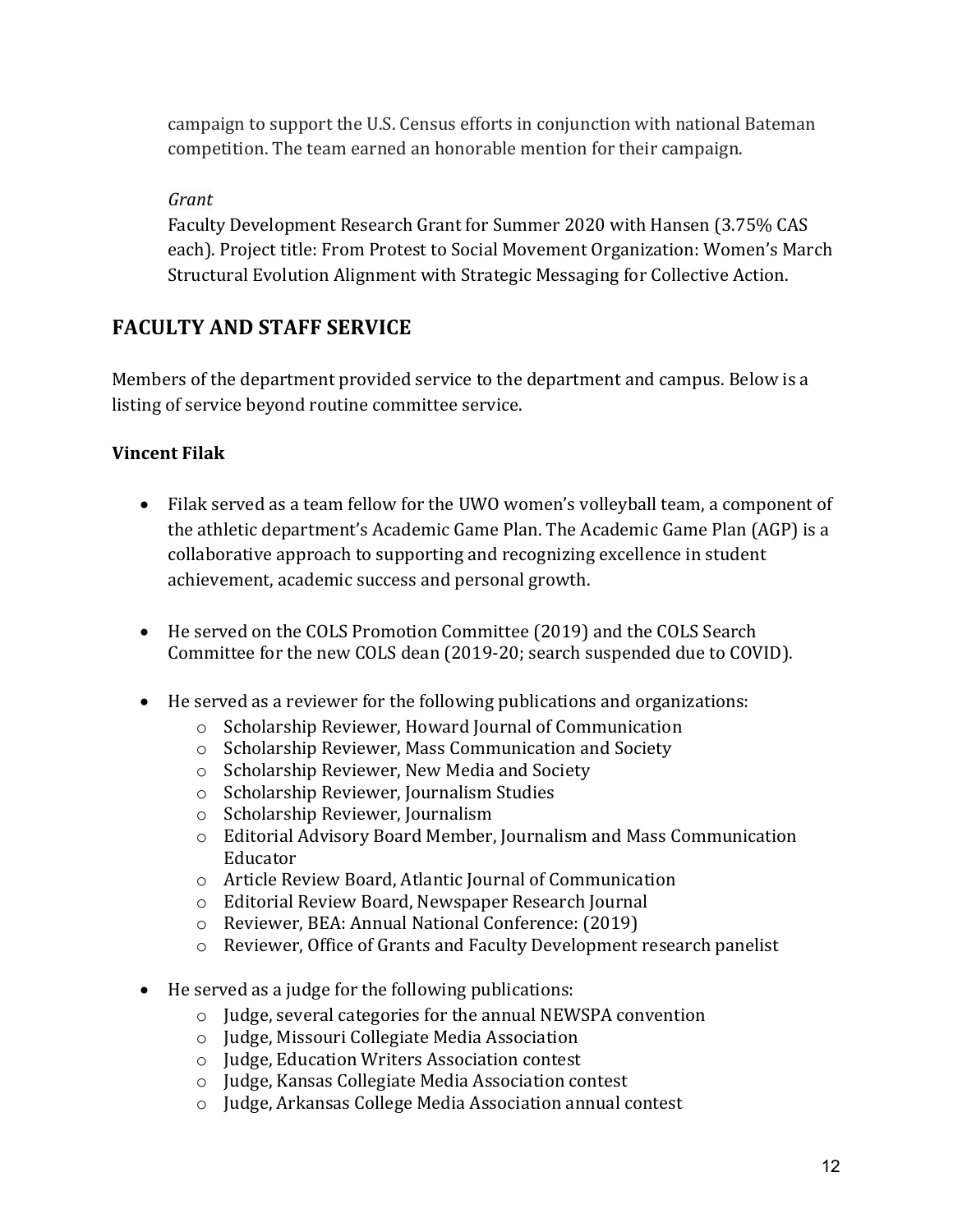• He served as an external promotion reviewer for a private Texas university.

## **Timothy R. Gleason**

- Gleason served the second year of a three-year term as the director of Interactive Web Management.
- He reviewed seven article submissions for academic journals, with five reviews for Journalism History and two reviews for the Howard Journal of Communications.
- He served as an external review for an application of promotion to full professor at a private Chicago college.
- Gleason served as a judge of photography for NEWSPA.
- Gleason's students (journalism and IWM) in Application of New & Emerging Media successfully completed website, social media content and digital strategy work for organizations in the Oshkosh and Fox Valley community. These organizations included:
	- o UWO Biogas Systems
	- o St. Andrew's Lutheran Church, Oshkosh
	- o Congregation B'nai Israel, Oshkosh

## **Sara S. Hansen**

- Hansen led a student independent study that focused on advertising strategy for the Oshkosh Herald, as well as projects with students (journalism and IWM) in Application of New & Emerging Media who successfully completed website, social media content and digital strategy work for organizations in the Oshkosh and Fox Valley community. These organizations included:
	- $\circ$  UWO 150<sup>th</sup> Timeline
	- o Wild Ones, Appleton
	- o UWO Biogas Systems
	- $\circ$  FIXED with the Winnebago County Drug & Alcohol Coalition
- Hansen served as:
	- $\circ$  A panelist for the Constitution Day panel "Facebook, the First Amendment and You: How Digital Media Are Threatening Our Democracy"
	- o A member of the Provost Advisory Committee on University-Wide Academic Structure (PACUAS), and co-chair of the COLS Tenure and Renewal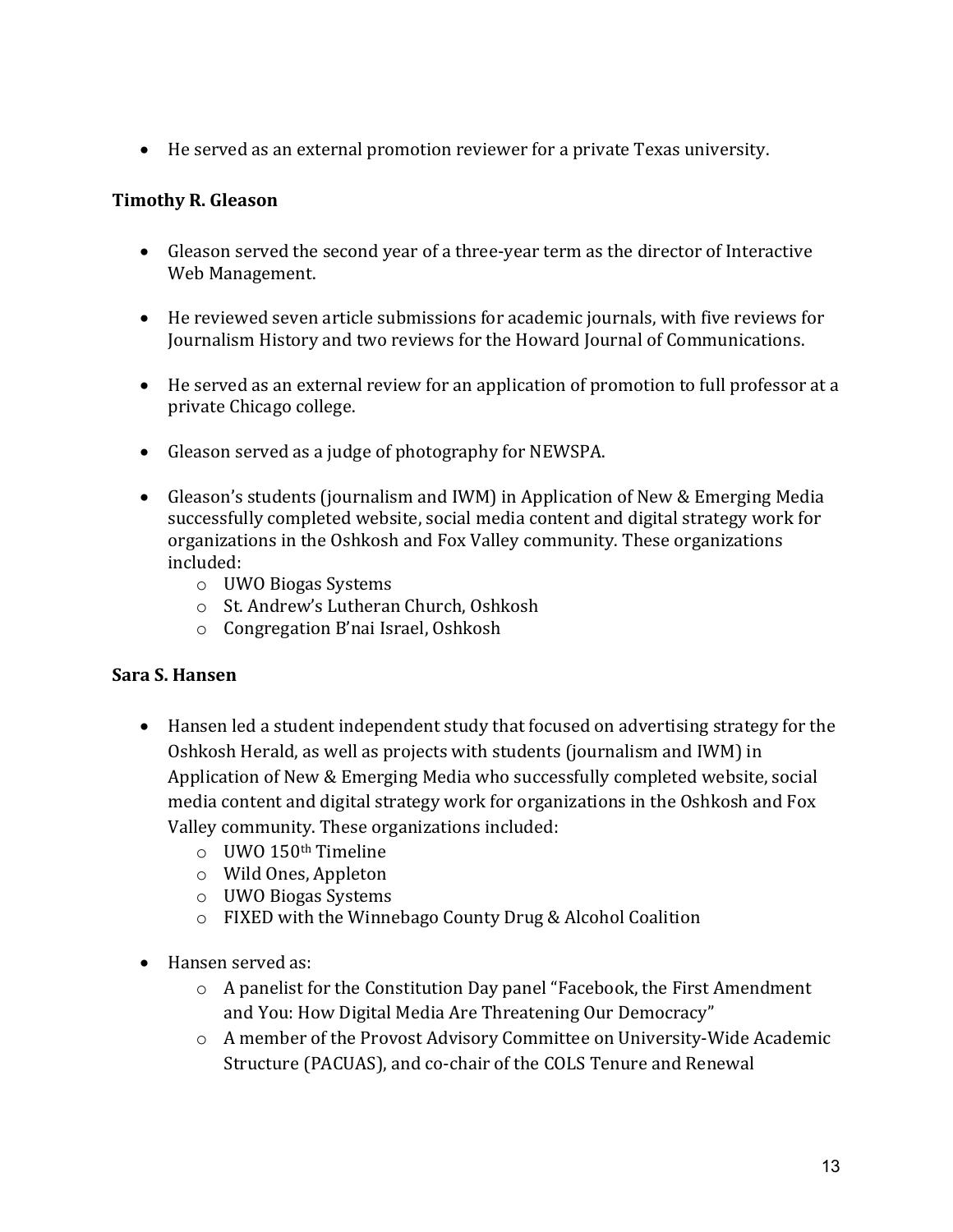Committee, in addition to work on the Environmental Health and Safety Committee

- $\circ$  A reviewer for the Howard Journal of Communication and the Journal of Computer-Mediated Communication
- $\circ$  Organizer, as department chair, for fall and spring meetings for both the Journalism Advisory Board and the Advance-Titan Advisory Board

## **Kimberly Kelling**

Kelling was on medical leave for the Fall 2019 semester. Service information **provided below reflects service duties from Spring 2020.** 

- Kelling served on the Curriculum Committee and worked with other committee members on the advertising major proposal and efforts to improve retention and recruitment for the department.
- She served on the Assessment Committee and provided recommendations to the Curriculum Committee grounded in alumni feedback. These recommendations reflected the themes and patterns present in the annual assessment report from Barbara Benish.
- She served as a judge for the NEWSPA conference, evaluating high school student submissions into the advertising competition. She was slated to present in the conference, but the conference was canceled due to COVID-19.

## **Shu-Yueh Lee**

- Lee created and taught a new course [452 Selected Topics: Body Image in the Media, and created a new USP course, [259 Body Image in the Media, which will be taught in the upcoming year and is cross-listed with Women's and Gender Studies.
- She served as the adviser of Kappa Tau Alpha.
- Lee served as a reviewer for the *Atlantic Journal of Communication* and *Asian Women* and as a judge for NEWSPA's video division.

## **Kristine M. Nicolini**

- Nicolini served in several roles at the department, local and national level:
	- $\circ$  Faculty adviser for organizing the Certificate for Principles of Public Relations for graduating students, including holding study sessions to help students prepare for the exam and collaborating with the Public Relations Society of America on the implementation of the certificate program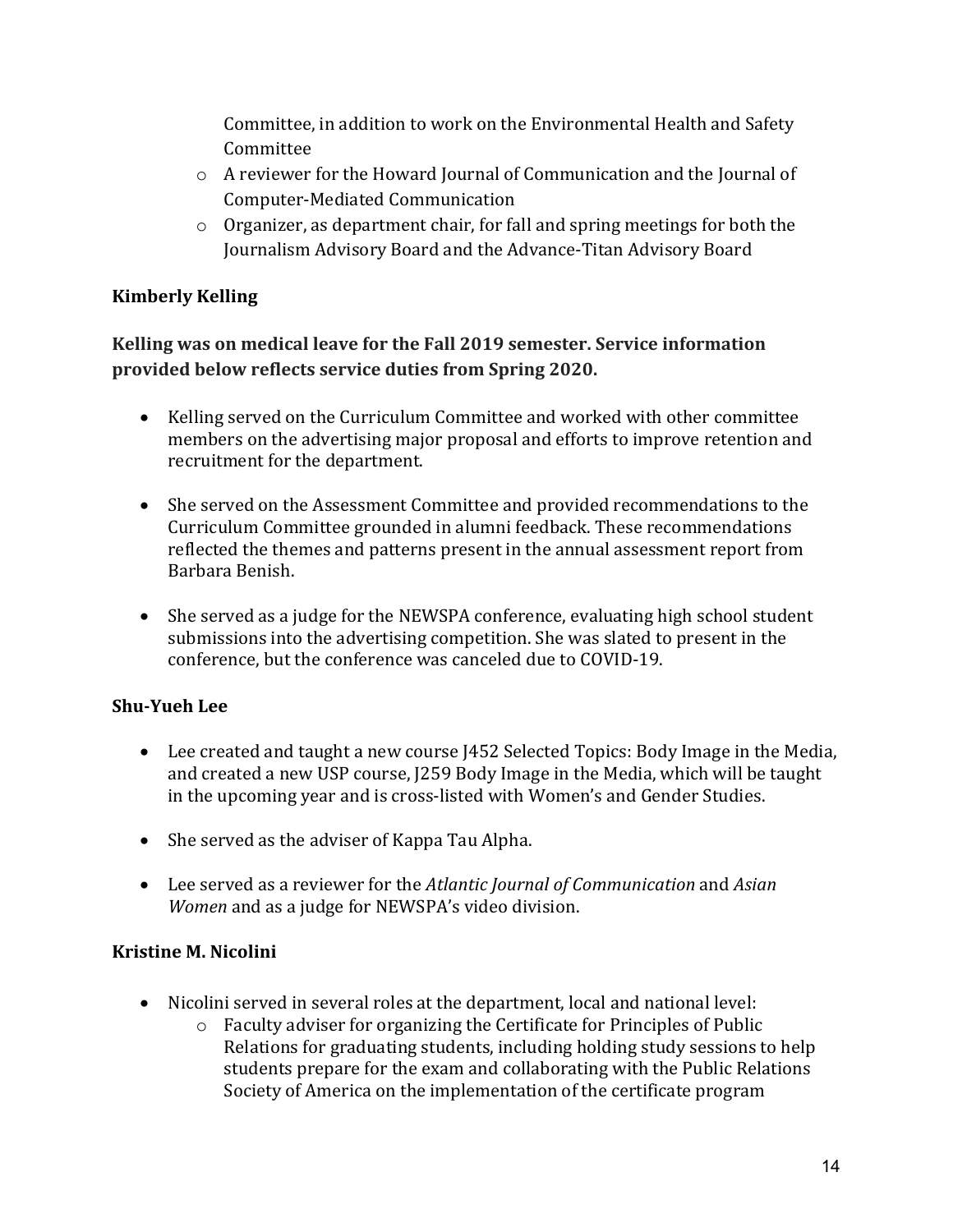- $\circ$  Faculty adviser for the UW Oshkosh Public Relations Student Society of America chapter, for which its National Organ Donation Awareness Campaign earned third place nationally
- $\circ$  Judge for the PRSA National APR Panel
- o Member of the PRSA National Leadership Team
- $\circ$  Judge for the national PRSA National Anvil Awards
- o Leadership Assembly Delegate for PRSA Northeast Wisconsin, traveling to San Diego to represent the chapter and vote on their behalf and on behalf of the PRSA Madison chapter
- Nicolini's students in PR Techniques and PR Campaigns successfully completed social media plans, content creation, promotional videos and digital strategy work for nonprofit organizations in the Oshkosh and Fox Valley community. These organizations included: U.S. Census Bureau, First Five Fox Valley, Northeast Wisconsin Scholastic Press Association and UW Oshkosh University Marketing Communications.

## Cindy L. Schultz continued to contribute significantly to the department and **university.**

- Schultz served as a senator on the University Staff Senate (USS) and is in year three of a three-year term. She continues to serve on the Administrative Support Team and chair the USS Grants Committee and Sally Margis Grant Fund.
- She managed the Ellie Maslowski Memorial University Staff Scholarship. Schultz was integral in the building of this scholarship to the point of making it an endowed fund. This scholarship supports University Staff members pursuing a degree or certificate at UWO. In Fall 2019 the second scholarship was awarded to Ashley Fick.
- Schultz served as a voting member on the PACUAS Committee this year.
- She assisted with recruiting efforts  $-$  enhancing preview days presence, working with fellow departments for USP open house, and creating a welcoming atmosphere within the department when prospective students visit.
- Schultz managed NEWSPA contest entries electronically to save NEWSPA and the department significant money from having entries submitted and judged online and returned to adviser electronically as well.
- She helped keep student's spirits up during this time of COVID-19 by providing adult coloring pages online, and submitting a quote a day to our Facebook group, UWO email list and on the Canvas departmental following.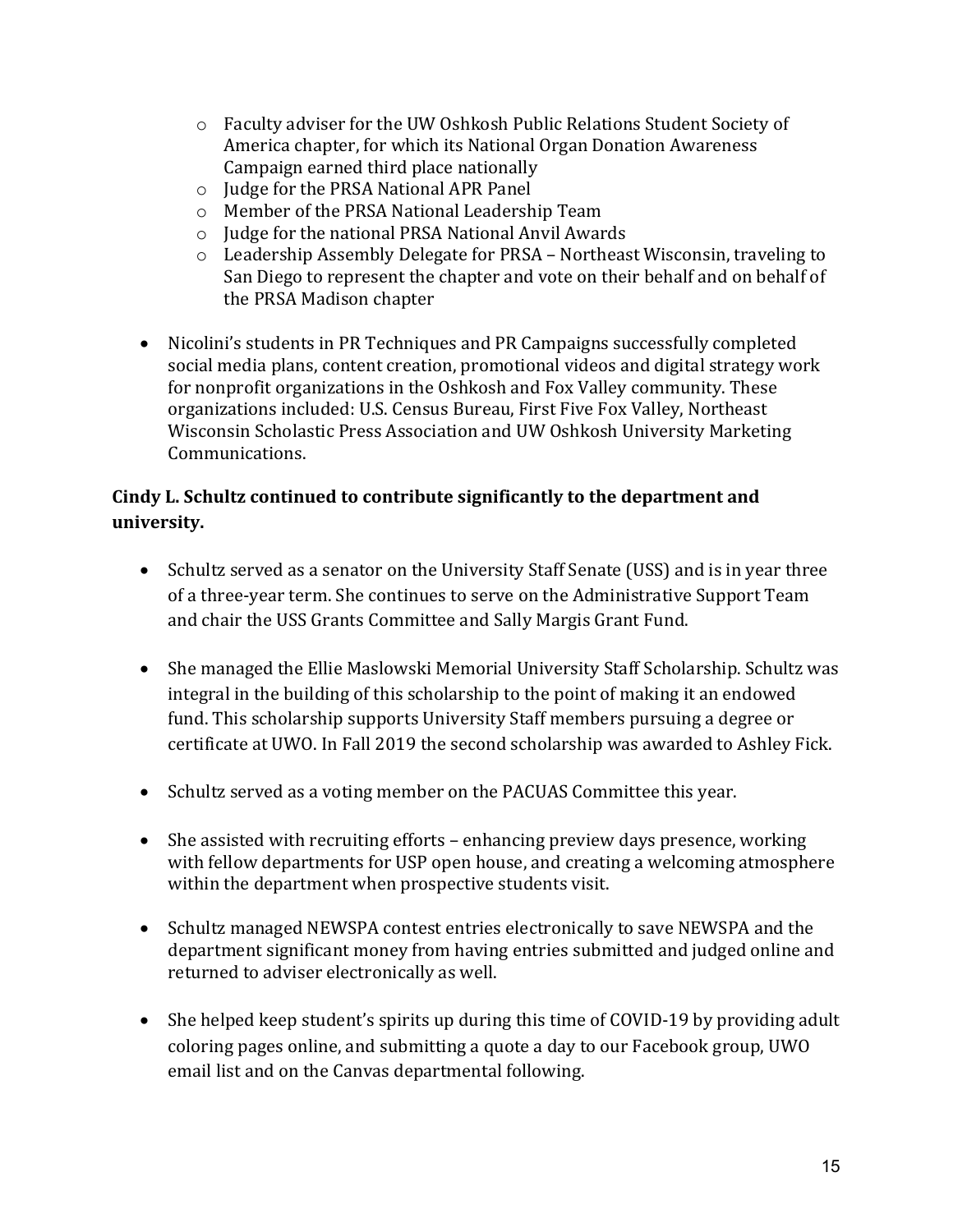# **ISSUES TO CONSIDER FOR PLANNING FOR NEXT ACADEMIC YEAR**

## **Lab Modernization**

The department is grateful for COLS permanent property funding received this year to support updated computers for one of its three journalism computer labs. Writing and many multimedia, public relations and advertising courses happen in these labs. Each lab has 16 desktop iMacs that are necessary for using Adobe Suite for InDesign, Illustrator, Photoshop and other programs in core journalism and advanced courses. Two labs also will need updating in the near future, but given the financial costs facing the university at this time, we understand the challenge of any further immediate modernization.

## **Multimedia Equipment Updates**

Our current photography/videography equipment is outdated with many cameras broken. We need 15 multimedia kits at \$1,000 each (\$15,000 total) to service lab classes. Currently outdated models can service only half of a lab class.

# **Concerns with Faculty Workload and New Instructional Demands**

Faculty members were required to teach an additional course for the 2019-2020 year, and the 2020-2021 year. On top of this, the new instructional demands with online, hybrid and accommodations for students with the COVID-19 crisis are time-consuming. The journalism faculty members are productive with active research projects and perform high-quality teaching and service, including service learning with community partners, that require investments of time. It is difficult to see relief for this situation in the near term.

## **Cuts to Budget and Annual Payment of Accreditation Fees**

Last year, the annual payment of \$2,000 for accreditation fees had to be covered from a greatly reduced department budget. We got through the year but it has been difficult, and the budget remains a serious concern for next year. The budget problem is widespread across campus. Our accreditation is highly valued and we appreciate support from COLS for this ongoing initiative.

## **Internship Support**

We helped 50 employers and many students with one IAS Internship Coordinator, a position that COLS maintained for the coming academic year, and for which we are appreciative. Though the work for this role amounts to more hours than the pay  $-$  the coordinator is paid to teach one class – teaching two half-classes in fall/spring and advising on resumes, running mock interviews and writing assessment report with employer feedback. IWM has continued to pay for an additional half of a class since our coordinator serves IWM students and journalism students. We believe that this is a growth opportunity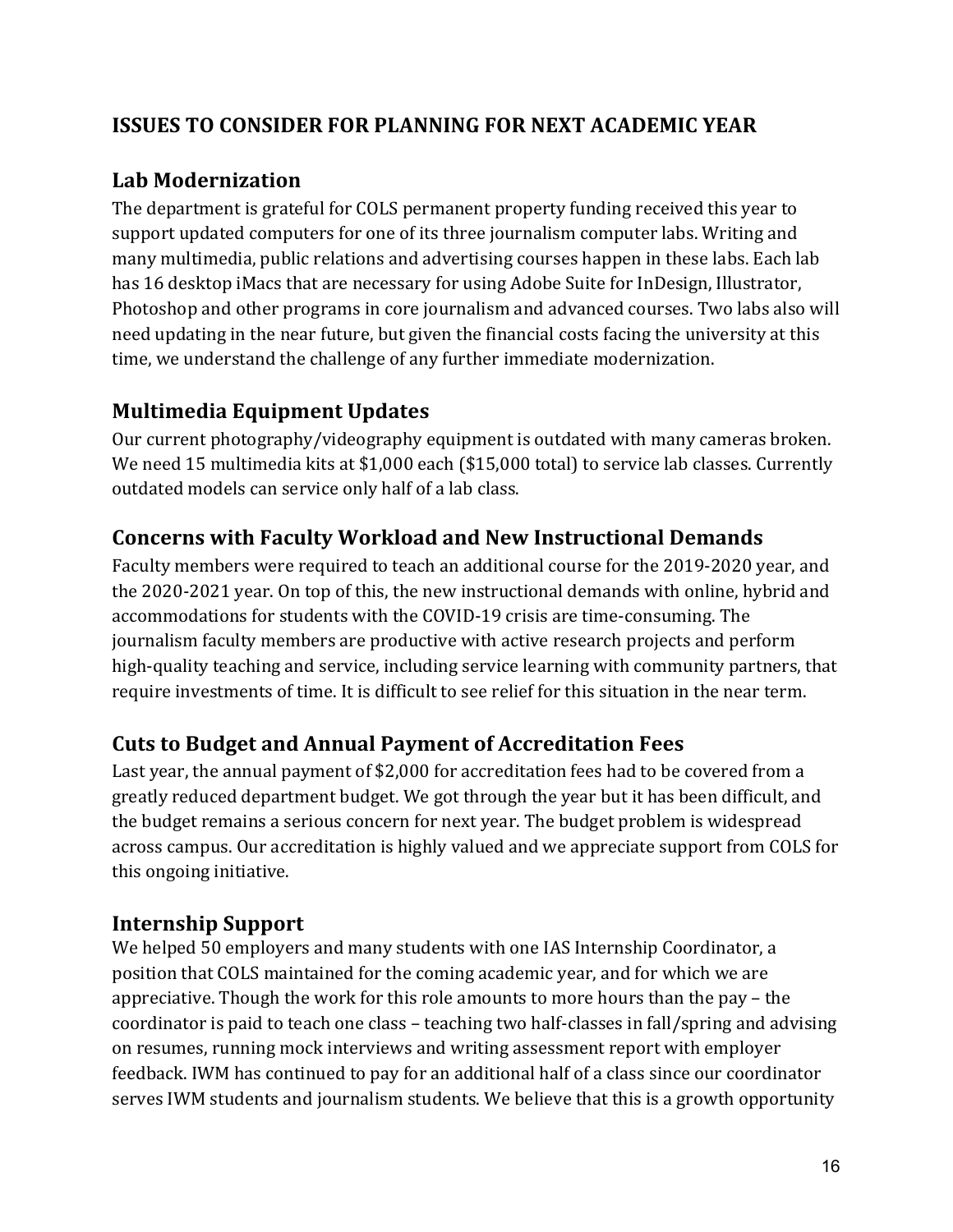for COLS as our internship coordinator could be working with other departments with her many employer connections to increase job placement, add visible success markers and enhance the student experience – these all support UWO strategic initiatives. Given the challenges our interns and graduate will face during this time, it would be ideal to put more resources in this opportunity but realize that it is a challenge as well.

# **Faculty Line for Multimedia Journalism**

With the retirement of Miles Maguire, and the unfilled faculty line from Michael Cowling's retirement in 2016, the department has two faculty lines that need to be filled for writing and editing foundational across the three program areas, and specifically for multimedia journalism. We realize it is a difficult year, but this need remains important.

# **Professional Development Opportunities**

Professional development has been lacking for travel funds and training. Our classes require knowledge of web, social media, Adobe Creative Suite & constantly changing certifications & technologies, such as Google, Hubspot, etc. The department took initiative for training opportunities but would appreciate further support if available in this area.

# **Revised Bylaws Held Up**

The revised bylaws, previously held up by Faculty Committee and Faculty Senate because of a debate about SOS requirements, made some progress but are not resolved. We are hoping to resolve the bylaws in the coming academic year.

# **OBJECTIVES FOR THE YEAR AHEAD**

The department seeks to advance the university's goals and the department's strategic plan with focus on key objectives in this challenging environment for the next year.

# **Progress with Advertising Major**

The department will work to advance the new advertising major through the authorization of the BA and BS degrees, starting in Summer 2020.

# **Policy Updates**

The department is awaiting approval of its bylaws and updated renewal-tenure-promotion policy for tenure-track faculty.

# **Engagement Through Partnerships, Recruitment and Retention**

The department will look for opportunities to partner with alumni and partners in our community to raise visibility in the community, support our mission and aid recruitment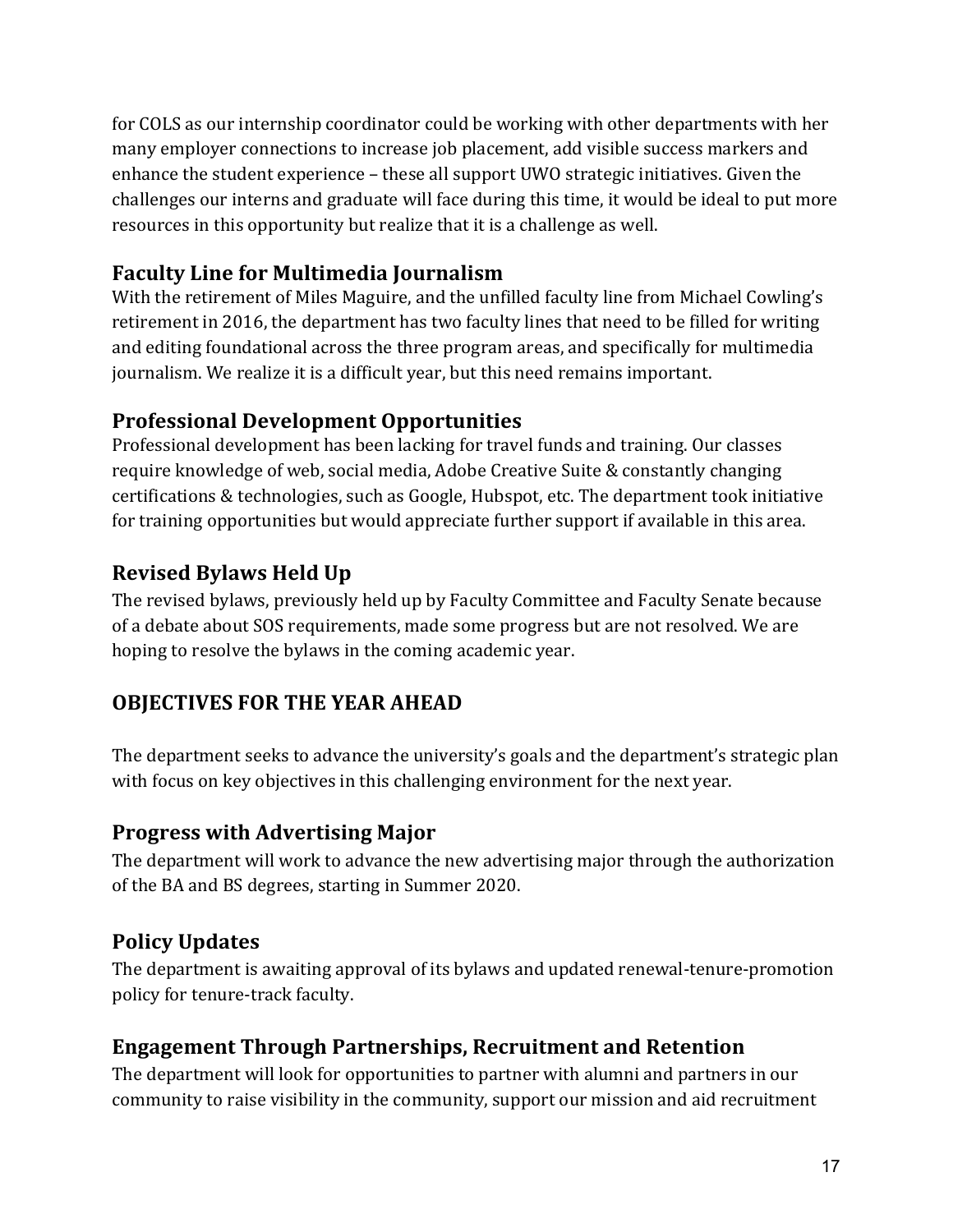goals. We will continue to work with corporations and organizations, building on examples from this year, such as efforts with DealerSocket and our active alumni group. We also will expand recruitment and retention. The department has started conversations with CAPP and Admissions about positioning NEWSPA as a Titan Preview Day in order to better connect high school students with opportunities in journalism and other fields at UWO.

# **INTEGRATION OF FACULTY AND COURSES FROM ACCESS CAMPUSES**

We are open to possibilities of expanding collaboration with the access campuses. We do not have specific initiatives at this time but will respond to opportunities that arise with the access campuses or with partner programs like Radio-TV-Film.

# **COLS PLANNING PROCESS: EXAMINATION OF PROGRAMS**

# **Work Toward an Advertising Major**

The new advertising major, as detailed earlier, is in the authorization stage for a BA and BS degree. We will continue to move forward in this process.

# **COLS PLANNING PROCESS: COLLEGE PROGRAM ARRAY**

## **Strategic Efforts with Other Departments**

The Department of Journalism values collaboration and communicates with multiple departments in which there is complementary or related courses or career path outcomes. The department will continue conversations with the Department of Marketing and Radio-TV-Film about opportunities for collaboration.

# **COLS PLANNING PROCESS: STUDENT SUCCESS AND RECRUITMENT**

## **Student Success**

The department assesses student success in the classroom and in internships and professional activities. The department monitors internship experiences and student skills that align with our ACEJMC accreditation through Internship Coordinator Barb Benish. After surveys of students and employers, Benish puts together a report each semester for assessment to see how students rated in the internship work. Of all Spring 2020 graduates, nearly 97% had an internship or relevant experience in the field before graduating.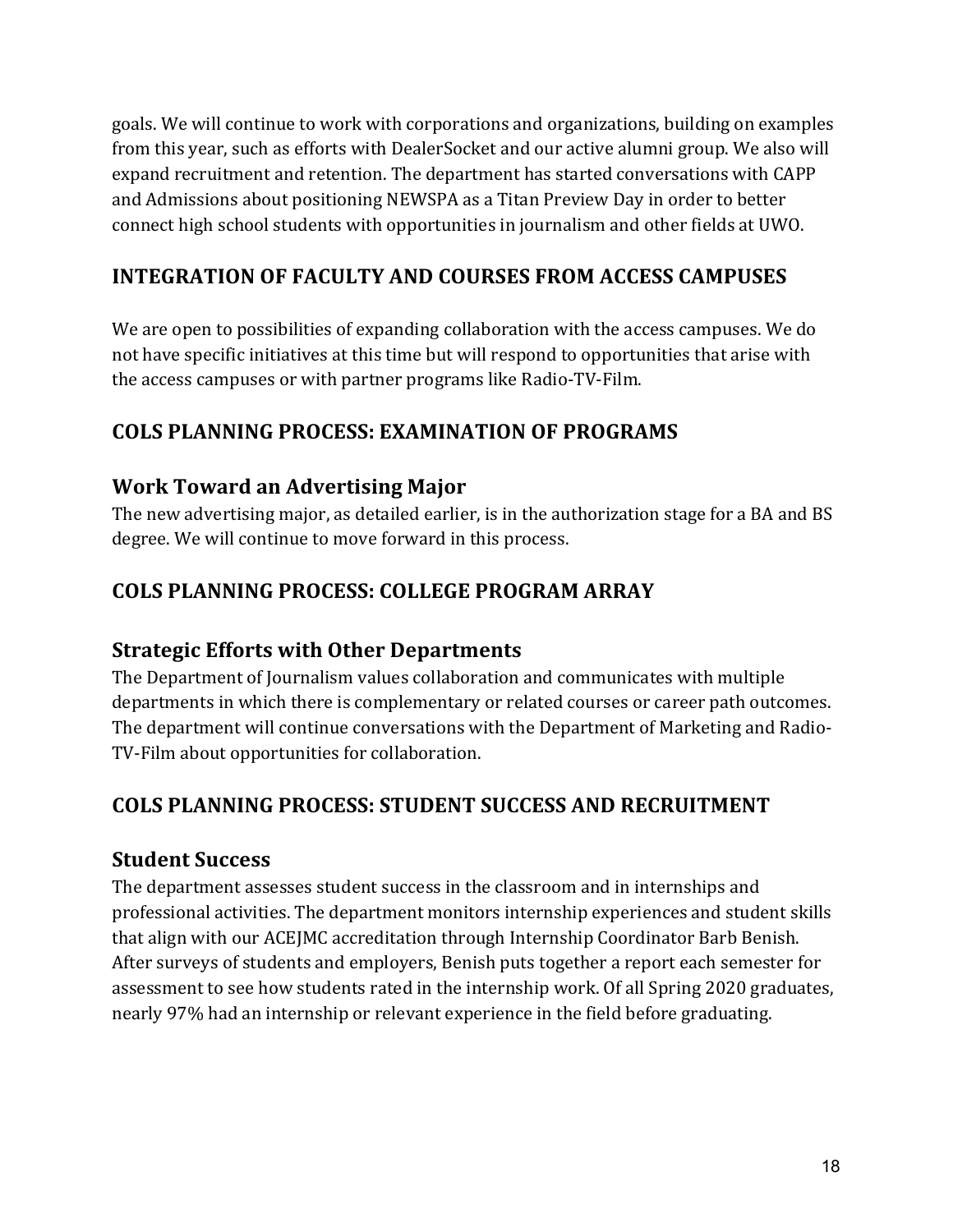The department also will continue its longstanding support for active clubs – The Dr. Julie Henderson PRSSA Chapter, Advertising Club, Society of Professional Journalists and Photo Club – and related organizations, such as The Advance-Titan.

Demonstrations of student success include:

- Honorable mention for students competing nationally in the PRSA Bateman Competition, third place for public relations students for the National Organ Donation Awareness Competition (2019) and a STAR Chapter Award for the UW Oshkosh Chapter of the Public Relations Student Society of America.
- Twenty awards for the Advance-Titan at regional and state college media events, including first place for "Best of the Midwest." The A-T continued to publish online this spring despite the closing of campus with COVID-19. Senior Leo Costello took third place as Collegiate Journalist of the Year, with the Wisconsin Newspaper Association Foundation judge writing, "What an inspiring story! Leo shows the marks of an excellent journalist."
- The Advance-Titan, for the first time, also has continued breaking news coverage online during the summer.
- Costello, a Fall 2019 multimedia journalism graduate, was selected as commencement speaker for the UWO commencement.
- Gabrielle Fischer, a Spring 2020 multimedia journalism graduate and intern at Oshkosh Corp., was named to the national Top 100 Interns of 2019, a competition sponsored by WayUp and Chegg.
- Several students qualified for Kappa Tau Alpha nominations, with senior Amber Brockman completing initiation into the journalism honors society.
- Increased participation in the Hearst Competition for students in nationally accredited journalism programs to enter multimedia, writing, photography and other created work.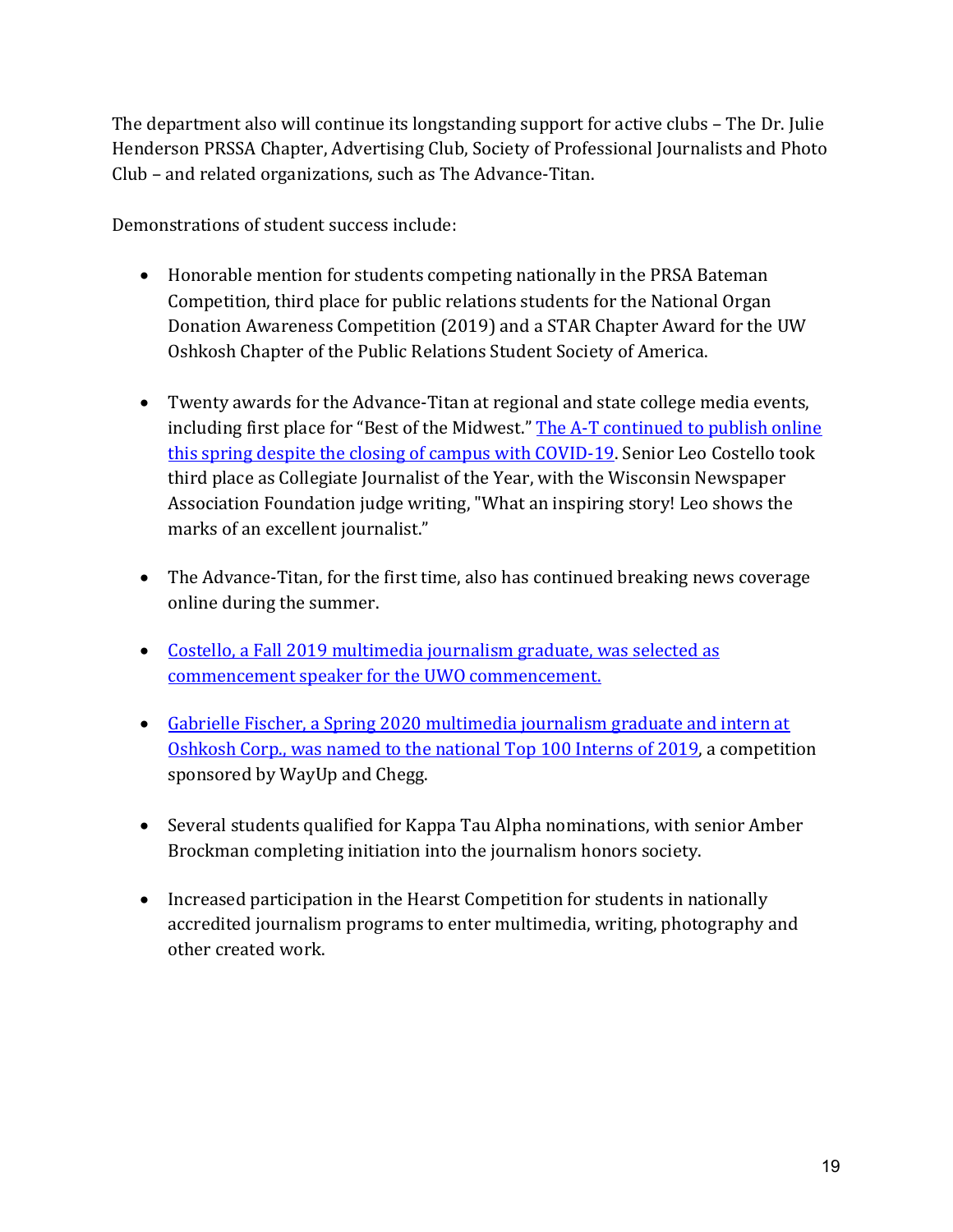# **Retention and Recruitment**

The department expanded its retention and recruitment efforts with broad concern about decreasing enrollment across UWO that will impact our program, as well as the uncertainties brought on by COVID-19:

- Faculty participated in preview days, two department open houses (standing room only in our reading room – we will have to move the next in-person event to a larger venue) and USP open house. Events to recognize student achievement typically are held in fall and spring, with the spring one being missed with campus closed. Online recognition was provided for all graduating seniors with images on our website and features on social media posts.
- Enhanced retention and recruitment initiatives, especially with COVID-19 crisis, included an online j-department presence on Canvas, faculty and alumni videos of support, Facebook ads, extended outreach to CAPP instructors and weekly emails and social media content for students.
- The department has started conversations with CAPP and Admissions about positioning NEWSPA (which draws 400 high school students for a one-day journalism conference) as a Titan Preview Day in 2021 in order to better connect high school students with opportunities in journalism and other fields at UWO.
- Despite not being able to hold its spring conference, NEWSPA awarded a \$500 scholarship to incoming freshmen Katie Pulvermacher, of Hartford Union High School, who will be majoring in multimedia journalism at UWO.
- The department has increased communication with CAPP instructors, and will continue efforts in this area to better connect high school students with career paths in media fields. The department also reaches out via email to incoming freshmen.
- Website information will continue to be updated for prospective students. Facebook ad outreach through a student project was put forward in Spring 2020 to increase awareness locally.

# **COLS PLANNING PROCESS: FACULTY AND STAFF EXPERIENCE**

Faculty continue to be positive despite an overwhelming situation brought on by continued budget cuts, enrollment declines and COVID-19 uncertainty for classroom instruction. The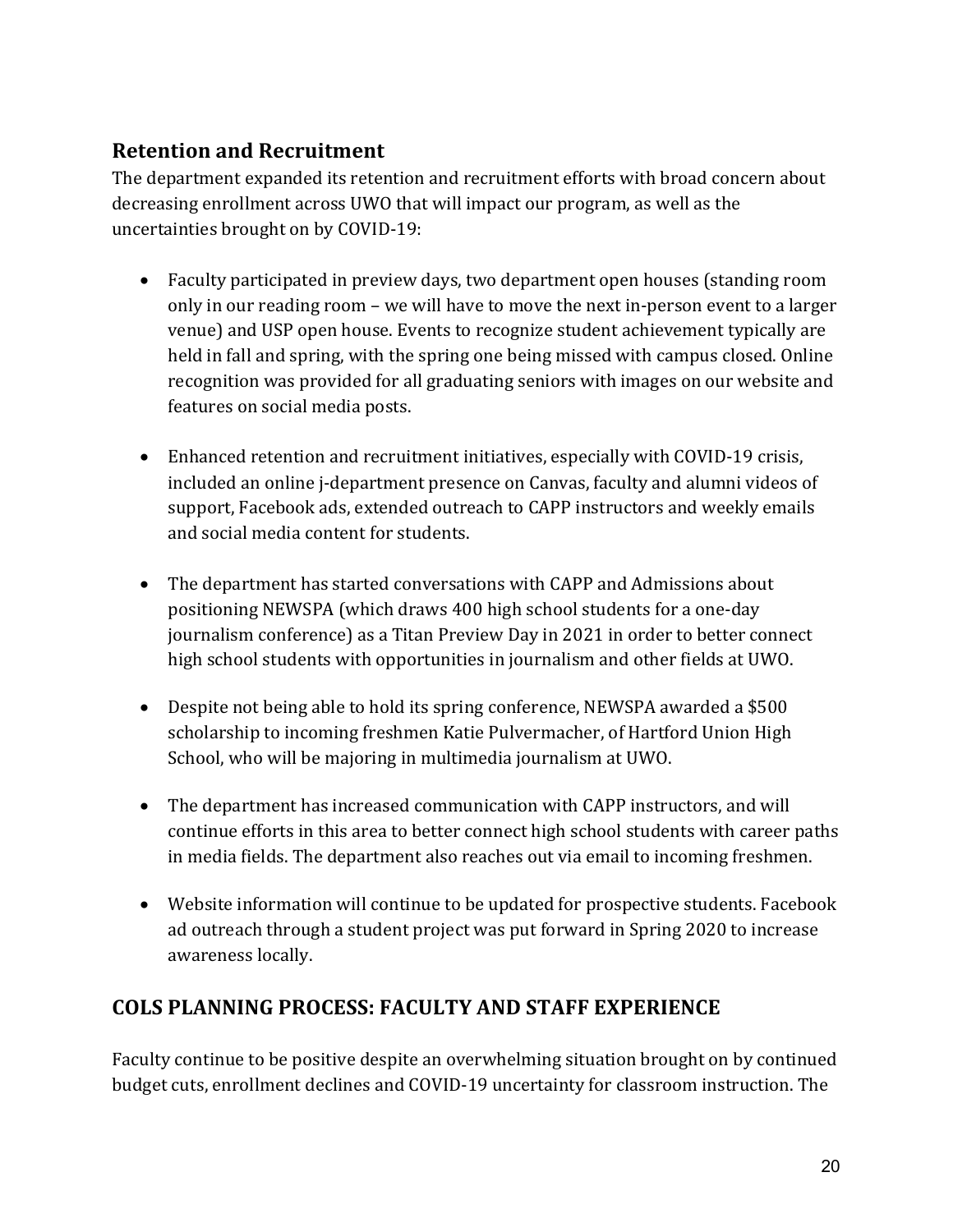department has aimed at making the faculty experience as good as can be given these challenges and the unprecedented moment in history that we are working through. The Department of Journalism faculty are working together to approach our challenges thoughtfully. 

## **ALUMNI ACCOMPLISHMENTS**

Patti Purcell '89, founder of Writing by Design of Appleton, was selected to receive the UWO Distinguished Alumni Award in October 2020.

Alicia Ly '15, paid media manager at Publicis Media (third largest media company in the world), was selected to receive the UWO Outstanding Young Alumni Award in October 2020.

Kerry Shaw Brown '85, award-winning film director and brand consultant and UWO Distinguished Alumni Award winner, won a Gold Telly Award for video and television excellence.

Jeff Griffith '87, one of our Outstanding and Distinguished award winners, produced another compelling video series for the American Battlefield Trust featuring war photographers.

Jim Vandehei '95, co-founder of Axios, welcomed students for a tour of his news company while in Washington D.C. for the ACP/CMA Fall National College Media Convention.

Mike Fredrick '96, chief creative officer at Nelson Schmidt and UWO Distinguished Alumni Award winner, and Diana Bagley '97, creative director at Hoffman York, hosted advertising students at their agencies (and Bader Rutter) in Milwaukee in Fall 2019, and assisted students with information for research as part of the National Student Advertising Competition. 

Pat Zietlow Miller '90, award-winning children's author, published a book, Be Kind, which became a New York Times Bestseller.

Margaret Brill '08 joined EAA as Major Gift and Stewardship Officer.

Mariah Haberman '10, host of Discover Wisconsin and director of brand development for Discover Mediaworks, delivered the virtual keynote for NEWSPA in Spring 2020.

Jordan Clark-Mand '10 was promoted to EMEA Program Manager with Amazon's Engineering Excellence Program in the United Kingdom.